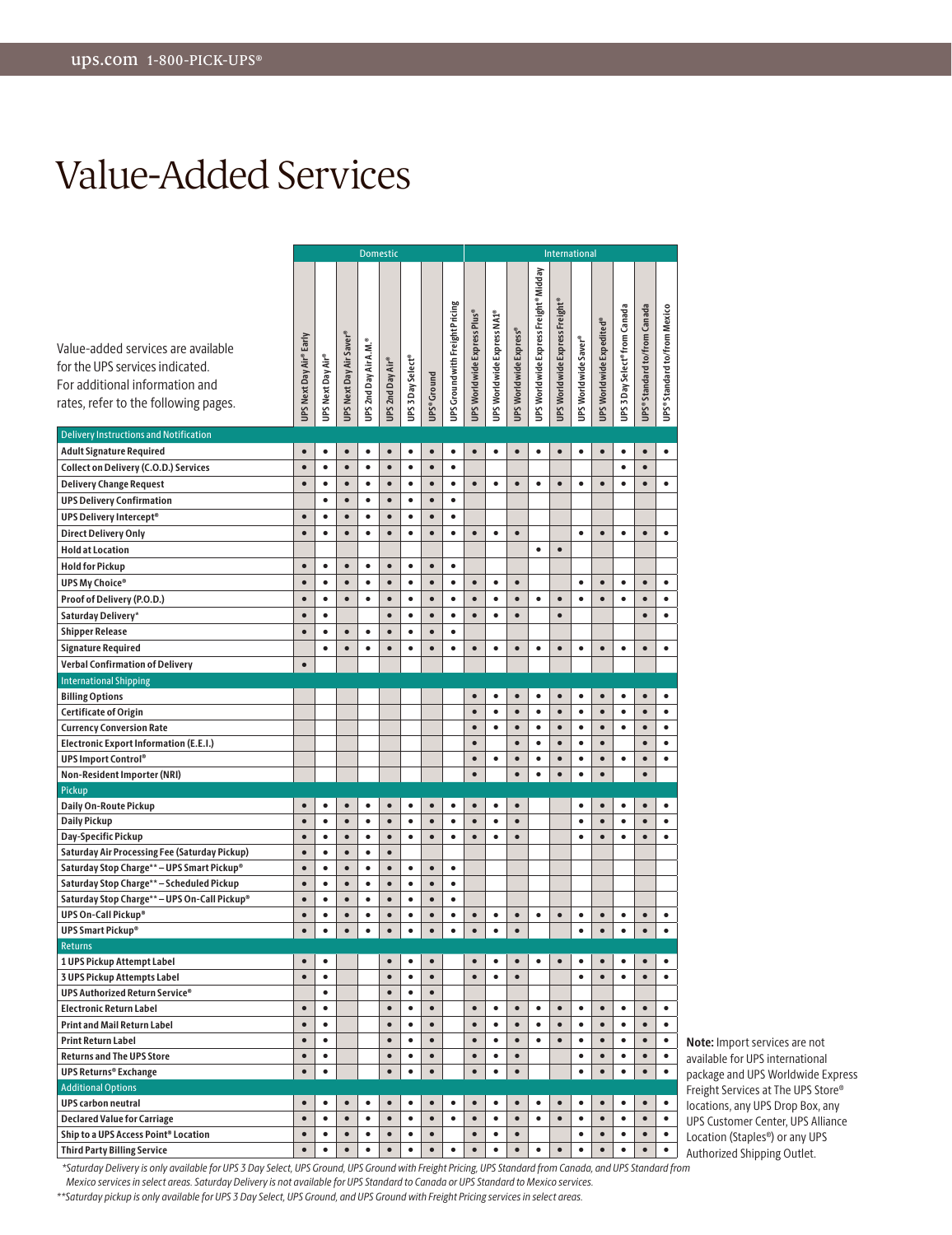PACKAGE

Unless otherwise noted, UPS rates are per package for domestic services and per shipment for international services.

| <b>Available Options</b>                                             | <b>Description</b>                                                                                                                                                                                                                                                                                                                                                                                                                                                                                                                                                                                                                                                                                                                                                                                                                                                                                                                                                                                                                                                                                                                                                               | Fee                                                                                                                                                                                                                                                      |
|----------------------------------------------------------------------|----------------------------------------------------------------------------------------------------------------------------------------------------------------------------------------------------------------------------------------------------------------------------------------------------------------------------------------------------------------------------------------------------------------------------------------------------------------------------------------------------------------------------------------------------------------------------------------------------------------------------------------------------------------------------------------------------------------------------------------------------------------------------------------------------------------------------------------------------------------------------------------------------------------------------------------------------------------------------------------------------------------------------------------------------------------------------------------------------------------------------------------------------------------------------------|----------------------------------------------------------------------------------------------------------------------------------------------------------------------------------------------------------------------------------------------------------|
| <b>Billing Options</b>                                               | - If the duties or the duties and taxes are billed outside the destination country, a Duty and Tax Forwarding Charge<br>will be applied.<br>- UPS can bill shipping charges to the shipper, the receiver or a third party to and from most countries. Check your<br>UPS Shipping System or contact UPS for service availability.                                                                                                                                                                                                                                                                                                                                                                                                                                                                                                                                                                                                                                                                                                                                                                                                                                                 | \$15.00                                                                                                                                                                                                                                                  |
| <b>UPS carbon neutral</b>                                            | - UPS calculates the CO, emissions associated with the transport of your package and purchases carbon offsets<br>to balance out the CO <sub>2</sub> impact.<br>- Available to shippers using a UPS automated shipping system.<br>- The shipping label will include a carbon neutral indicator. Also, if you select e-mail notifications, your recipient<br>will receive a UPS carbon neutral branded e-mail.<br>- Learn more at ups.com/carbonneutral.                                                                                                                                                                                                                                                                                                                                                                                                                                                                                                                                                                                                                                                                                                                           | Per package charge:<br>- UPS Domestic Air Services<br>and UPS 3 Day Select <sup>®</sup> : \$0.20<br>$-$ UPS® Ground: \$0.05<br>- UPS International Air<br>Services and UPS 3 Day<br>Select <sup>®</sup> from Canada: \$0.75<br>$-$ UPS® Standard: \$0.10 |
|                                                                      |                                                                                                                                                                                                                                                                                                                                                                                                                                                                                                                                                                                                                                                                                                                                                                                                                                                                                                                                                                                                                                                                                                                                                                                  | Per pallet charge:<br>- UPS Worldwide Express<br>Freight Services: \$20.00                                                                                                                                                                               |
| <b>Certificate of Origin</b>                                         | - Can be prepared by UPS on behalf of the shipper for exported goods manufactured and originating within the U.S.                                                                                                                                                                                                                                                                                                                                                                                                                                                                                                                                                                                                                                                                                                                                                                                                                                                                                                                                                                                                                                                                | \$10.00                                                                                                                                                                                                                                                  |
| Collect on Delivery (C.O.D.)<br>Services<br><b>UPS C.O.D.</b>        | - UPS will attempt to collect the amount shown on C.O.D. tag or package label, then send payment to you.<br>If payment cannot be collected after three attempts, the package will be returned.<br>- C.O.D. service is available for packages shipped throughout the U.S. and Puerto Rico.<br>- Also available for imports from Canada where the fee would apply per package.<br>- Business or personal checks are accepted as payment. Currency is not accepted for payment.<br>- C.O.D. service is not available when using a UPS 3 Day Select or UPS Ground shipping document.<br>To request a C.O.D. electronically:<br>- Service is available by using a UPS automated shipping system.<br>- The shipping system will produce a barcoded address label that contains all C.O.D. information.<br>To request a C.O.D. using a manual tag:<br>- Type or print an address label and attach it to the top of the package.<br>- Complete the UPS C.O.D. tag per the instructions on the tag and specify the exact amount due.<br>- Attach C.O.D. tag to each package requiring collection, covering the address label.<br>- Retain the "Shipper Receipt" portion for your records. | \$13.50                                                                                                                                                                                                                                                  |
| C.O.D. Direct®*                                                      | - Receive C.O.D. payments generally within six business days of package delivery.<br>- Direct electronic transfer of funds into your designated accounts; timely alert of non-sufficient funds.<br>- Receive daily reports of payments received, net deposits to accounts and total returned items.<br>- Must have minimum annual 50 C.O.D. packages to qualify.<br>- No additional fee beyond the C.O.D. rate. Please contact your account representative for more details.                                                                                                                                                                                                                                                                                                                                                                                                                                                                                                                                                                                                                                                                                                     | Contractual service                                                                                                                                                                                                                                      |
| C.O.D. Automatic <sup>®*</sup>                                       | - Receive advanced C.O.D. funds in as few as two days.<br>- Direct electronic transfer of funds into your designated accounts; timely alert of non-sufficient funds.<br>- Online access to statement history, check images and downloadable transaction details.<br>- Must have minimum annual C.O.D. remittances of \$30,000.00 to qualify.                                                                                                                                                                                                                                                                                                                                                                                                                                                                                                                                                                                                                                                                                                                                                                                                                                     | Contractual service                                                                                                                                                                                                                                      |
| <b>Delayed Deposit</b><br>for C.O.D. Direct<br>and C.O.D. Automatic* | - Additional feature of C.O.D. Direct and C.O.D. Automatic services.<br>- Eliminates manual handling of checks held for delayed deposits by electronically scheduling future deposits<br>directly into your designated accounts; includes online, self-service capabilities.                                                                                                                                                                                                                                                                                                                                                                                                                                                                                                                                                                                                                                                                                                                                                                                                                                                                                                     | Contractual service                                                                                                                                                                                                                                      |

*\*Visit [upscapital.com/cod](http://www.upscapital.com/cod) or call 1-877-263-8772 for more information.*

#### **Notes:**

– The value-added services listed are available for UPS domestic, international package, UPS Worldwide Express Freight Midday and UPS Worldwide Express Freight services unless otherwise noted at the beginning of this PDF. Services may vary at retail locations. Import services are not available at retail locations.

– Fuel surcharges apply to value-added services associated with pickup, transport and delivery for all UPS package services except UPS Ground. For current fuel surcharges, where applicable, visi[t ups.com.](http://www.ups.com)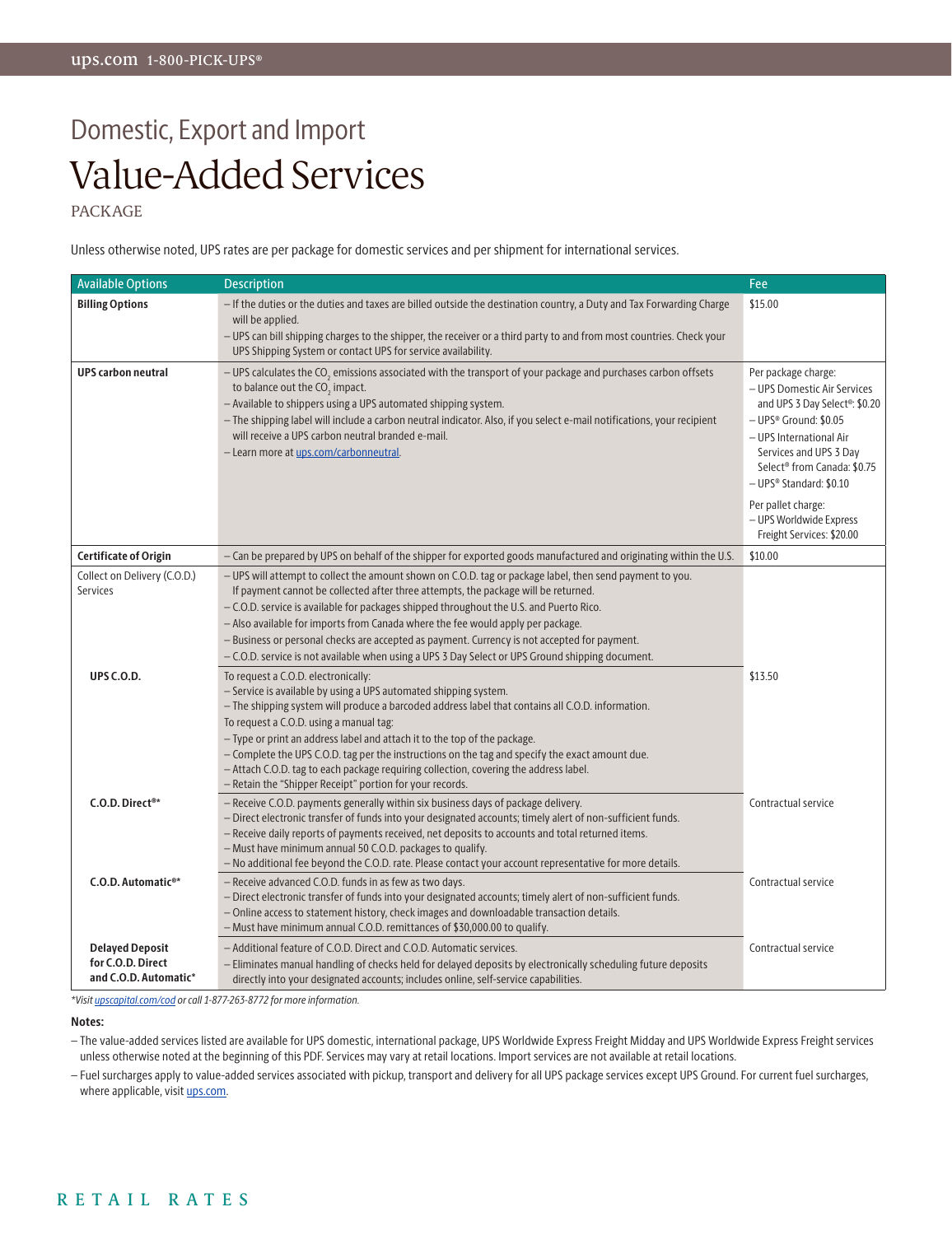PACKAGE

Unless otherwise noted, UPS rates are per package for domestic services and per shipment for international services.

| <b>Available Options</b>                                            | <b>Description</b>                                                                                                                                                                                                                                                                                                                                                                                                                                                                                                                                                                                                                                                                                                                                                                                                                                                                                                            | Fee                                                                                                                                                                                                              |  |  |
|---------------------------------------------------------------------|-------------------------------------------------------------------------------------------------------------------------------------------------------------------------------------------------------------------------------------------------------------------------------------------------------------------------------------------------------------------------------------------------------------------------------------------------------------------------------------------------------------------------------------------------------------------------------------------------------------------------------------------------------------------------------------------------------------------------------------------------------------------------------------------------------------------------------------------------------------------------------------------------------------------------------|------------------------------------------------------------------------------------------------------------------------------------------------------------------------------------------------------------------|--|--|
| Collect on Delivery (C.O.D.)<br>Services (cont.)<br>C.O.D. Secure®* | - Receive all the benefits of C.O.D. Automatic® service, along with protection for returned C.O.D. checks up to a<br>specified limit.<br>- Must have minimum annual C.O.D. remittances of \$50,000.00 and at least 50 C.O.D. packages to qualify.                                                                                                                                                                                                                                                                                                                                                                                                                                                                                                                                                                                                                                                                             | Contractual service                                                                                                                                                                                              |  |  |
| <b>Currency Conversion Rate</b>                                     | - Charges to a payer's account in a foreign currency will be converted to the payer's currency using a weekly<br>exchange rate secured through major money center banks.                                                                                                                                                                                                                                                                                                                                                                                                                                                                                                                                                                                                                                                                                                                                                      | 0.75% of currency amount converted                                                                                                                                                                               |  |  |
| <b>Declared Value for Carriage</b>                                  | - UPS's liability for loss or damage for each domestic package or international shipment, or to each pallet in<br>a UPS Worldwide Express Freight® Midday or UPS Worldwide Express Freight® shipment is limited to \$100.00<br>without a declaration of value.<br>- The maximum declared value is \$50,000.00 per package/\$100,000.00 per pallet shipped via UPS Worldwide<br>Express Freight Midday and UPS Worldwide Express Freight services. UPS's liability for loss or damage<br>can be increased up to \$50,000.00 per package or \$100,000.00 per pallet by making a declaration of value<br>for an additional charge (subject to terms and conditions). Certain domestic packages are eligible for the<br>enhanced maximum declared value of \$70,000.00, subject to restrictions set forth in the "UPS Tariff/Terms<br>and Conditions of Service - United States" and also set forth in "Maximum Declared Values." | $-$ \$0.00-\$100.00<br>\$0.00<br>- Over \$100.00, for each \$100.00<br>(or portion of \$100.00) of the<br>total value declared<br>\$0.90<br>\$2.70<br>- Minimum                                                  |  |  |
|                                                                     | - For international shipments with a declared value of more than \$50,000.00, multiply the total declared value<br>by the rate to determine the declared value charge for the shipment.<br>- For packages tendered to a UPS driver with a declared value amount more than \$1,000.00, the shipper must<br>retain a high-value shipment summary signed by the driver. The UPS Shipping System provides this form<br>when the shipping label is requested.<br>- Declared value charges can be included in charges billed to receivers or third parties.                                                                                                                                                                                                                                                                                                                                                                         | - For international shipments with a<br>declared value of more than \$50,000.00:<br>\$0.009 times the declared value                                                                                             |  |  |
| <b>Delivery Change Options</b>                                      | - In addition to Delivery Change Option fees, additional transportation charges and all applicable surcharges<br>may apply. Refer to the "UPS Tariff/Terms and Conditions of Service - United States" for more information.                                                                                                                                                                                                                                                                                                                                                                                                                                                                                                                                                                                                                                                                                                   |                                                                                                                                                                                                                  |  |  |
| <b>UPS Delivery Intercept®</b>                                      | - As a shipper, after you tender your package to UPS, you can request that UPS return the package to you**,<br>reroute the package to a new address**, have the package available at Will Call for pickup, or have the package<br>delivered on a future date. When the package is tracked, the status of the intercept will be displayed.<br>- Shippers can make a UPS Delivery Intercept request through the Shipping History with WorldShip® or<br>UPS CampusShip® shipping systems, ups.com shipping, Quantum View Manage® or UPS tracking on<br>ups.com. A UPS Delivery Intercept request can also be made by calling 1-800-PICK-UPS® (1-800-742-5877).                                                                                                                                                                                                                                                                   | UPS Delivery Intercept:<br>-\$15.90 for web requests<br>- \$21.90 for phone requests<br>- No charge for Will Call                                                                                                |  |  |
| <b>Delivery Change Request</b>                                      | - For domestic packages and import shipments only. After receiving notice that delivery has occurred or will<br>occur, consignees may request that UPS hold a package for will call at a UPS Customer Center. After the first<br>delivery attempt has occurred, consignees may request a Delivery Change Request for a package or pallet,<br>to return to the sender**, hold for future delivery, change a domestic package's delivery location** (but not<br>a pallet's), deliver** eligible domestic packages to a UPS Access Point® location, or redeliver to the original<br>address a package that was taken to a UPS Access Point location. Consignees submit requests by using the<br>Tracking application on ups.com, or by calling 1-800-PICK-UPS® (1-800-742-5877). A UPS InfoNotice® number<br>is required to change the destination delivery address.                                                             | Delivery Change Request:<br>-\$5.50 for web requests<br>-\$6.60 for phone requests<br>- No charge to consignee for Return to<br>Sender**, Will Call (including pallets)<br>and redeliver to the original address |  |  |
| <b>UPS Delivery Confirmation</b>                                    | - Confirmation of delivery is sent by mail, and includes the delivery date, either the name of the recipient<br>or the package disposition, and in the event of a return, the reason for the return.<br>- Similar information, including the ability to view a signature, is available for no charge when you track your<br>package at ups.com.                                                                                                                                                                                                                                                                                                                                                                                                                                                                                                                                                                               | \$2.00                                                                                                                                                                                                           |  |  |
| <b>Signature Required and</b><br><b>Adult Signature Required</b>    | - UPS will obtain the necessary signature on delivery, and include it with the mailed Delivery Confirmation<br>Signature Required:<br>information. For Signature Required packages only, UPS may obtain, at its discretion, an electronic authori-<br>- Commercial \$4.75<br>zation to release the package without a signature on delivery.<br>- Residential \$4.75<br>Adult Signature Required: \$5.75                                                                                                                                                                                                                                                                                                                                                                                                                                                                                                                       |                                                                                                                                                                                                                  |  |  |
| <b>Verbal Confirmation</b><br>of Delivery                           | - To confirm delivery of your shipment, a UPS representative will call the preferred contact telephone number<br>listed on your UPS Next Day Air® Early package.                                                                                                                                                                                                                                                                                                                                                                                                                                                                                                                                                                                                                                                                                                                                                              | \$5.00                                                                                                                                                                                                           |  |  |

*\*Visi[t upscapital.com/cod or](http://www.upscapital.com/cod) call 1-877-263-8772 for more information.*

\*\*Additional transportation fees and all applicable surcharges may apply. For requests to return to the sender, any such fees will be assessed to the shipper. Refer to the "UPS Tariff/Terms *and Conditions of Service – United States" for more information.*

#### **Notes:**

– The value-added services listed are available for UPS domestic, international package, UPS Worldwide Express Freight Midday and UPS Worldwide Express Freight services unless otherwise noted at the beginning of this PDF. Services may vary at retail locations. Import services are not available at retail locations.

– Fuel surcharges apply to value-added services associated with pickup, transport and delivery for all UPS package services except UPS® Ground. For current fuel surcharges, where applicable, visi[t ups.com.](http://www.ups.com)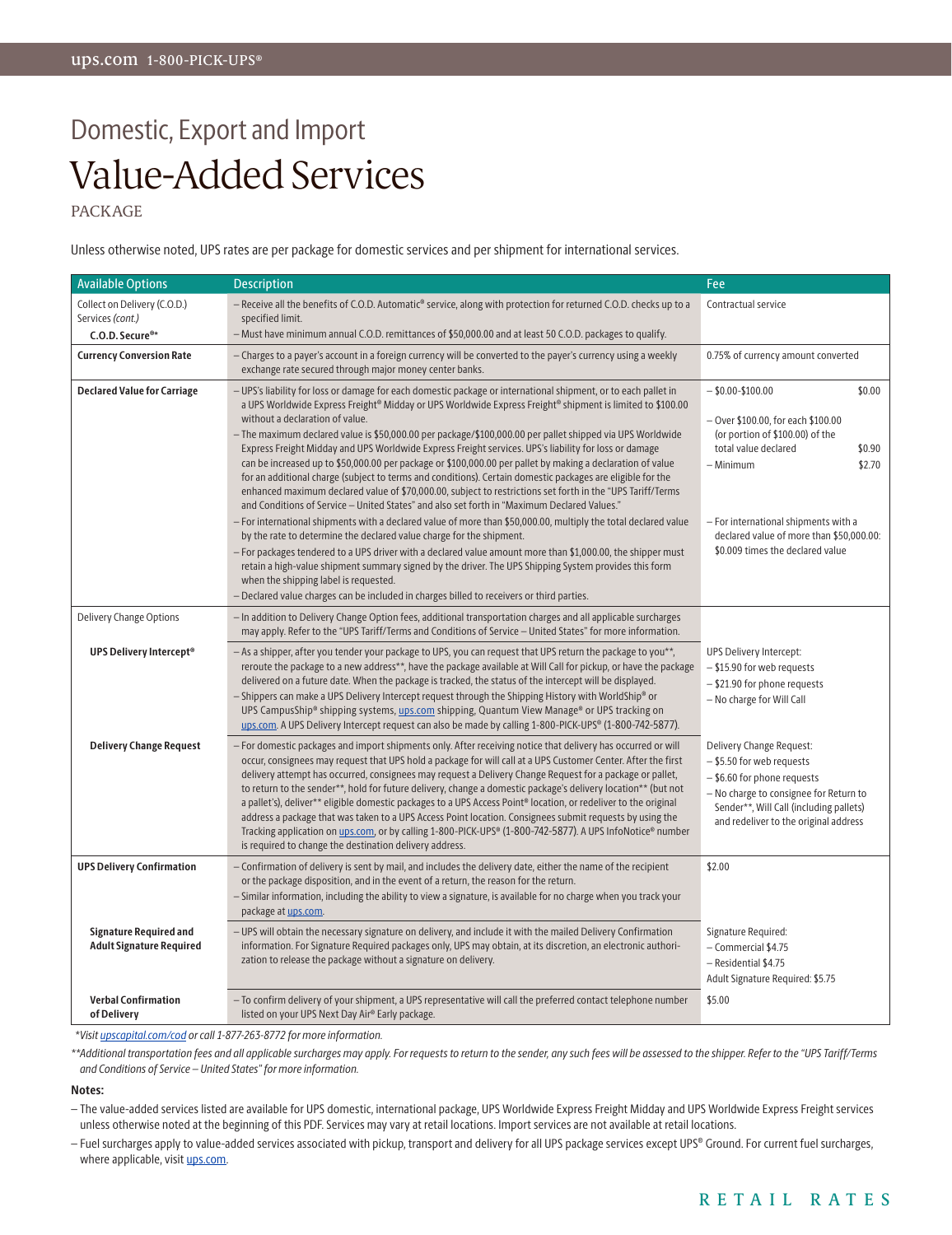PACKAGE

Unless otherwise noted, UPS rates are per package for domestic services and per shipment for international services.

| <b>Available Options</b>                                                                                                                                                                                                                                                                                                                                                                                                                                                                                                                                                                                                                                                                                                                                                                                                      | <b>Description</b>                                                                                                                                                                                                                                                                                                                                                                                                                                                                                                                                                                                                                                                                                                                                                                                                                                                                                                                                                                                                                          | Fee                  |  |  |  |
|-------------------------------------------------------------------------------------------------------------------------------------------------------------------------------------------------------------------------------------------------------------------------------------------------------------------------------------------------------------------------------------------------------------------------------------------------------------------------------------------------------------------------------------------------------------------------------------------------------------------------------------------------------------------------------------------------------------------------------------------------------------------------------------------------------------------------------|---------------------------------------------------------------------------------------------------------------------------------------------------------------------------------------------------------------------------------------------------------------------------------------------------------------------------------------------------------------------------------------------------------------------------------------------------------------------------------------------------------------------------------------------------------------------------------------------------------------------------------------------------------------------------------------------------------------------------------------------------------------------------------------------------------------------------------------------------------------------------------------------------------------------------------------------------------------------------------------------------------------------------------------------|----------------------|--|--|--|
| <b>Direct Delivery Only</b>                                                                                                                                                                                                                                                                                                                                                                                                                                                                                                                                                                                                                                                                                                                                                                                                   | - Except for shipper requests, where available, the package may not be re-routed, re-directed or delivered<br>to an alternate address (except requests to hold for will call at UPS Customer Centers).<br>- Delivery pursuant to UPS's driver release and Shipper Release procedures is still available. Signature on delivery<br>and delivery to the person specified as the receiver not required.<br>- Available for residential and commercial delivery.                                                                                                                                                                                                                                                                                                                                                                                                                                                                                                                                                                                | \$2.00               |  |  |  |
| <b>Electronic Export</b><br>Information (E.E.I.)<br>formerly known as Shipper's<br>Export Declaration (S.E.D.)                                                                                                                                                                                                                                                                                                                                                                                                                                                                                                                                                                                                                                                                                                                | - UPS can file E.E.I. on your behalf when all required data is provided with the proper Power of Attorney.<br>- Providing E.E.I. as part of a shipment using WorldShip® or UPS CampusShip® shipping systems, or ups.com shipping<br>ensures that UPS has all the information to file E.E.I. in a timely manner.<br>- File E.E.I. free of charge at cbp.gov/ace, the U.S. Government website designed for U.S. export shippers.                                                                                                                                                                                                                                                                                                                                                                                                                                                                                                                                                                                                              | \$12.50              |  |  |  |
| <b>Hold at Location</b>                                                                                                                                                                                                                                                                                                                                                                                                                                                                                                                                                                                                                                                                                                                                                                                                       | - For UPS Worldwide Express Freight® Midday or UPS Worldwide Express Freight® shipments, the shipper may request<br>that UPS hold a shipment at a UPS Worldwide Express Freight Center location for pickup. For each such shipment,<br>the shipper will complete an address label showing the words "Hold for Pickup," the consignee's name, telephone<br>number, the name of a contact person and the full address of the consignee (designated UPS Worldwide Express<br>Freight Center address not required).                                                                                                                                                                                                                                                                                                                                                                                                                                                                                                                             | No charge            |  |  |  |
| <b>Hold for Pickup</b>                                                                                                                                                                                                                                                                                                                                                                                                                                                                                                                                                                                                                                                                                                                                                                                                        | - UPS will deliver the package to a selected UPS Customer Center and call the recipient for pickup, usually by 8:30 a.m.<br>on the scheduled day of delivery.<br>- Recipient will be required to present a government-issued photo ID.<br>- If a recipient's representative is picking up the package, a letter on company letterhead authorizing release<br>or a company ID may be required.<br>- Packages not picked up within five business days will be returned to the shipper.<br>- Hold for Pickup service is not available for Saturday Delivery.<br>- For each package, customers must prepare a label including the words "Hold for Pickup," the recipient's name<br>and telephone number and the full address of the UPS Customer Center.<br>- Apply a UPS Hold for Pickup label above the address label on the package. Labels can be ordered from ups.com<br>or by calling 1-800-PICK-UPS® (1-800-742-5877).<br>- Visit ups.com or call 1-800-PICK-UPS® (1-800-742-5877) for the most convenient UPS Hold for Pickup location. | No charge            |  |  |  |
| <b>UPS Import Control</b> <sup>®</sup>                                                                                                                                                                                                                                                                                                                                                                                                                                                                                                                                                                                                                                                                                                                                                                                        |                                                                                                                                                                                                                                                                                                                                                                                                                                                                                                                                                                                                                                                                                                                                                                                                                                                                                                                                                                                                                                             |                      |  |  |  |
| <b>Print Label</b>                                                                                                                                                                                                                                                                                                                                                                                                                                                                                                                                                                                                                                                                                                                                                                                                            | - You generate the label(s) and distribute to your customer, who applies it to the shipment.                                                                                                                                                                                                                                                                                                                                                                                                                                                                                                                                                                                                                                                                                                                                                                                                                                                                                                                                                | \$1.00 per label     |  |  |  |
| <b>Electronic Label</b>                                                                                                                                                                                                                                                                                                                                                                                                                                                                                                                                                                                                                                                                                                                                                                                                       | - UPS e-mails the label(s) upon request to your customer, who then prints and applies the label(s) to the shipment.                                                                                                                                                                                                                                                                                                                                                                                                                                                                                                                                                                                                                                                                                                                                                                                                                                                                                                                         | \$1.00 per label     |  |  |  |
| <b>Print and Mail Label</b>                                                                                                                                                                                                                                                                                                                                                                                                                                                                                                                                                                                                                                                                                                                                                                                                   | - UPS prints the label(s) upon request and mails it to your customer, who then applies the label(s) to the shipment.                                                                                                                                                                                                                                                                                                                                                                                                                                                                                                                                                                                                                                                                                                                                                                                                                                                                                                                        | \$2.25 per label     |  |  |  |
| <b>1 UPS Pickup</b><br><b>Attempt Label</b>                                                                                                                                                                                                                                                                                                                                                                                                                                                                                                                                                                                                                                                                                                                                                                                   | - UPS delivers a shipping label to your customer and collects the shipment. If the shipment cannot be picked up<br>on the first attempt, UPS will leave the label at the pickup location.                                                                                                                                                                                                                                                                                                                                                                                                                                                                                                                                                                                                                                                                                                                                                                                                                                                   | \$6.00 per label     |  |  |  |
| <b>3 UPS Pickup</b><br>Attempts Label*                                                                                                                                                                                                                                                                                                                                                                                                                                                                                                                                                                                                                                                                                                                                                                                        | - UPS delivers a shipping label to your customer and collects the shipment. If the shipment cannot be picked up<br>on the first attempt, UPS will only make two more pickup attempts over the next two business days.                                                                                                                                                                                                                                                                                                                                                                                                                                                                                                                                                                                                                                                                                                                                                                                                                       | \$8.20 per label     |  |  |  |
| <b>Invoice Removal</b>                                                                                                                                                                                                                                                                                                                                                                                                                                                                                                                                                                                                                                                                                                                                                                                                        | - UPS removes the commercial invoice prior to delivery, which keeps merchandise values confidential from the final<br>consignee.                                                                                                                                                                                                                                                                                                                                                                                                                                                                                                                                                                                                                                                                                                                                                                                                                                                                                                            | \$20.00 per shipment |  |  |  |
|                                                                                                                                                                                                                                                                                                                                                                                                                                                                                                                                                                                                                                                                                                                                                                                                                               | <b>GENERAL INFORMATION REGARDING UPS IMPORT CONTROL</b>                                                                                                                                                                                                                                                                                                                                                                                                                                                                                                                                                                                                                                                                                                                                                                                                                                                                                                                                                                                     |                      |  |  |  |
| - Importers initiate UPS shipments from another country, delivering to themselves or an alternate location.<br>- Allows importers to use a UPS automated shipping system or their own system to generate labels and commercial invoices, which can be forwarded to a supplier/exporter<br>in another country by e-mail, mail or via a UPS driver with a pickup dispatch.<br>- Includes import document preparation, pickup, customs clearance, visibility and delivery.<br>- Facilitates pickup/delivery in over 145 countries and territories; varies by country; transportation charges based upon the scheduled delivery date.<br>- Exporter will be responsible for meeting export/import documentation requirements; to facilitate export, exporter may receive an Instruction Sheet with every label delivered to them. |                                                                                                                                                                                                                                                                                                                                                                                                                                                                                                                                                                                                                                                                                                                                                                                                                                                                                                                                                                                                                                             |                      |  |  |  |

- Shipments containing certain items including, but not limited to, Hazardous Materials or Dangerous Goods requiring shipping papers are not allowed in UPS Import Control shipments.
- Transportation charges for return packages are billed after entering the UPS system.
- Print and Mail Label, 1 UPS Pickup Attempt Label and 3 UPS Pickup Attempts Label accessorial fees are billed at the time of request. Print Label and Electronic Label fees are billed after the package enters the UPS system.
- Regulations and requirements for documentation for individual commodities vary from country to country. See [ups.com fo](http://www.ups.com)r country-specific rules.
- Shipments with a package or pallet valued greater than \$1,000.00 (or local equivalent) must include a high-value shipment summary from the exporter with the labels, and signed by driver.

*\*Not available for UPS Worldwide Express Freight Services.*

#### **Notes:**

- The value-added services listed are available for UPS domestic, international package, UPS Worldwide Express Freight Midday and UPS Worldwide Express Freight services unless otherwise noted at the beginning of this PDF. Services may vary at retail locations. Import services are not available at retail locations.
- Fuel surcharges apply to value-added services associated with pickup, transport and delivery for all UPS package services except UPS® Ground. For current fuel surcharges, where applicable, visit [ups.com.](http://www.ups.com)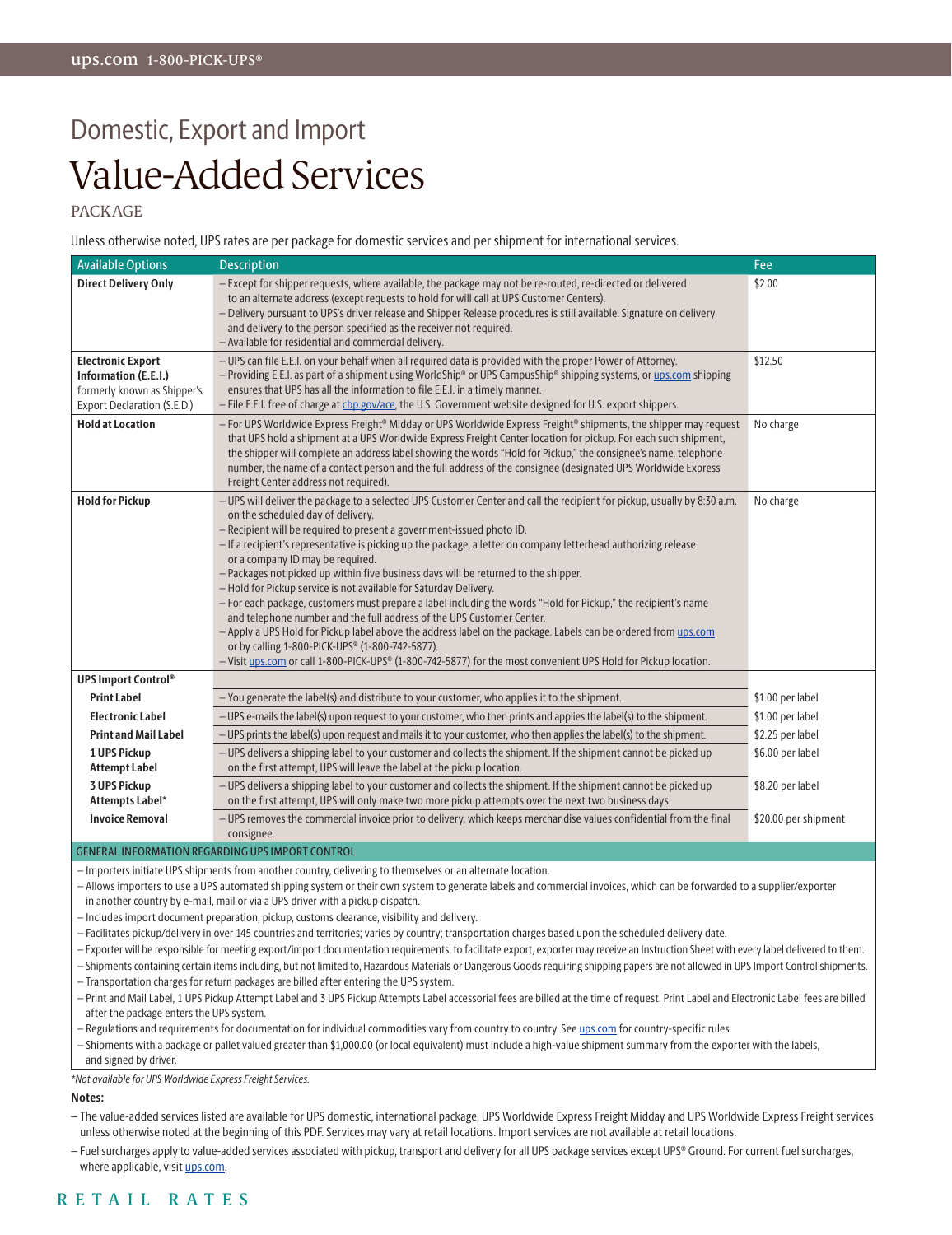PACKAGE

Unless otherwise noted, UPS rates are per package for domestic services and per shipment for international services.

| <b>Available Options</b>    | <b>Description</b>                                                                                                                                                                                                                  | Fee                                      |
|-----------------------------|-------------------------------------------------------------------------------------------------------------------------------------------------------------------------------------------------------------------------------------|------------------------------------------|
| <b>UPS My Choice®</b>       | UPS My Choice service helps shippers to:                                                                                                                                                                                            |                                          |
|                             | - Ensure delivery on the first attempt                                                                                                                                                                                              |                                          |
|                             | - Maintain superior customer service                                                                                                                                                                                                |                                          |
|                             | - Reduce tracking calls and returns                                                                                                                                                                                                 |                                          |
|                             | - Improve online purchasing experience                                                                                                                                                                                              |                                          |
|                             | - With two levels of membership, UPS My Choice service provides recipients with online and mobile access                                                                                                                            |                                          |
|                             | to flexible delivery options to manage their home deliveries.                                                                                                                                                                       |                                          |
|                             | - Available for domestic shipments and imports into the U.S.                                                                                                                                                                        |                                          |
| <b>UPS My Choice Member</b> | - Proactive alerts via text*, e-mail or mobile push notification.                                                                                                                                                                   | Free                                     |
|                             | - Provides an online Delivery Planner to help manage and track recipients' home deliveries.                                                                                                                                         |                                          |
|                             | - Recipients may give authorization online for UPS to deliver packages without a signature.                                                                                                                                         |                                          |
|                             | - Leave a package with a neighbor (someone within walking distance of the original delivery address).                                                                                                                               |                                          |
|                             | - Hold for Will Call at a UPS Customer Center.                                                                                                                                                                                      |                                          |
|                             | - UPS will provide delivery information, typically a four-hour approximate delivery time.                                                                                                                                           |                                          |
|                             | - Deliver to a UPS Access Point® location:** Have eligible domestic packages delivered to a location of The UPS<br>Store or UPS Access Point location (where available - refer to the "UPS Tariff/Terms and Conditions of Service - |                                          |
|                             | United States.")                                                                                                                                                                                                                    |                                          |
|                             | - Set a vacation and have eligible domestic packages delivered to a UPS Access Point location and pick up within                                                                                                                    |                                          |
|                             | seven calendar days (unless shipper provides otherwise).**                                                                                                                                                                          |                                          |
|                             | Service upgrades:                                                                                                                                                                                                                   |                                          |
|                             | - Deliver eligible packages to another address or on another day:                                                                                                                                                                   |                                          |
|                             | . Redeliver to My Address: If UPS delivered packages to a nearby UPS Access Point location, recipient can                                                                                                                           | No additional charge                     |
|                             | request that eligible packages be delivered back to the original address.                                                                                                                                                           |                                          |
|                             | · Deliver package on another day.                                                                                                                                                                                                   | \$5.00 per package<br>\$5.00 per package |
|                             | · Deliver package to another address** (domestic only).<br>• Set a vacation and have all packages redelivered on one of the three business days after the vacation ends.                                                            | \$5.00 per package                       |
|                             | - Confirmed Delivery Window: Select a two-hour confirmed delivery window.                                                                                                                                                           | \$8.00 per shipment                      |
|                             | - Upgrade UPS SurePost® service*** to UPS® Ground.                                                                                                                                                                                  | \$3.50 per package                       |
|                             |                                                                                                                                                                                                                                     |                                          |
| <b>UPS My Choice</b>        | - Includes same features as a UPS My Choice Member in addition to the following:                                                                                                                                                    | \$40.00 annual fee                       |
| <b>Premium Member</b>       | • Unlimited deliveries of eligible packages to another address** (domestic only)<br>• Unlimited deliveries to another day (including vacation holds)                                                                                |                                          |
|                             | Service upgrades:                                                                                                                                                                                                                   |                                          |
|                             | - Redeliver to My Address: If UPS delivered packages to a nearby UPS Access Point location, recipient can request No additional charge                                                                                              |                                          |
|                             | that eligible packages be delivered back to the original address.                                                                                                                                                                   |                                          |
|                             | - Confirmed Delivery Window:                                                                                                                                                                                                        |                                          |
|                             | . Two confirmed delivery window (two-hour) requests annually                                                                                                                                                                        | No additional charge                     |
|                             | • Additional confirmed delivery window requests                                                                                                                                                                                     | \$8.00 per shipment                      |
|                             | - Unlimited upgrades from UPS SurePost service*** to UPS Ground.                                                                                                                                                                    | No additional charge                     |

*\*Your carrier's standard message and data rates may apply.*

*\*\*Transportation charges may apply when delivery is to an address beyond the zone of the original delivery address, together with all applicable surcharges.*

*\*\*\*UPS SurePost is a contract only, non-guaranteed economy residential service with final delivery typically provided by the U.S. Postal Service.*

#### **Notes:**

– The value-added services listed are available for UPS domestic, international package, UPS Worldwide Express Freight Midday and UPS Worldwide Express Freight services unless otherwise noted at the beginning of this PDF. Services may vary at retail locations. Import services are not available at retail locations.

– Fuel surcharges apply to value-added services associated with pickup, transport and delivery for all UPS package services except UPS Ground. For current fuel surcharges, where applicable, vis[it ups.com.](http://www.ups.com)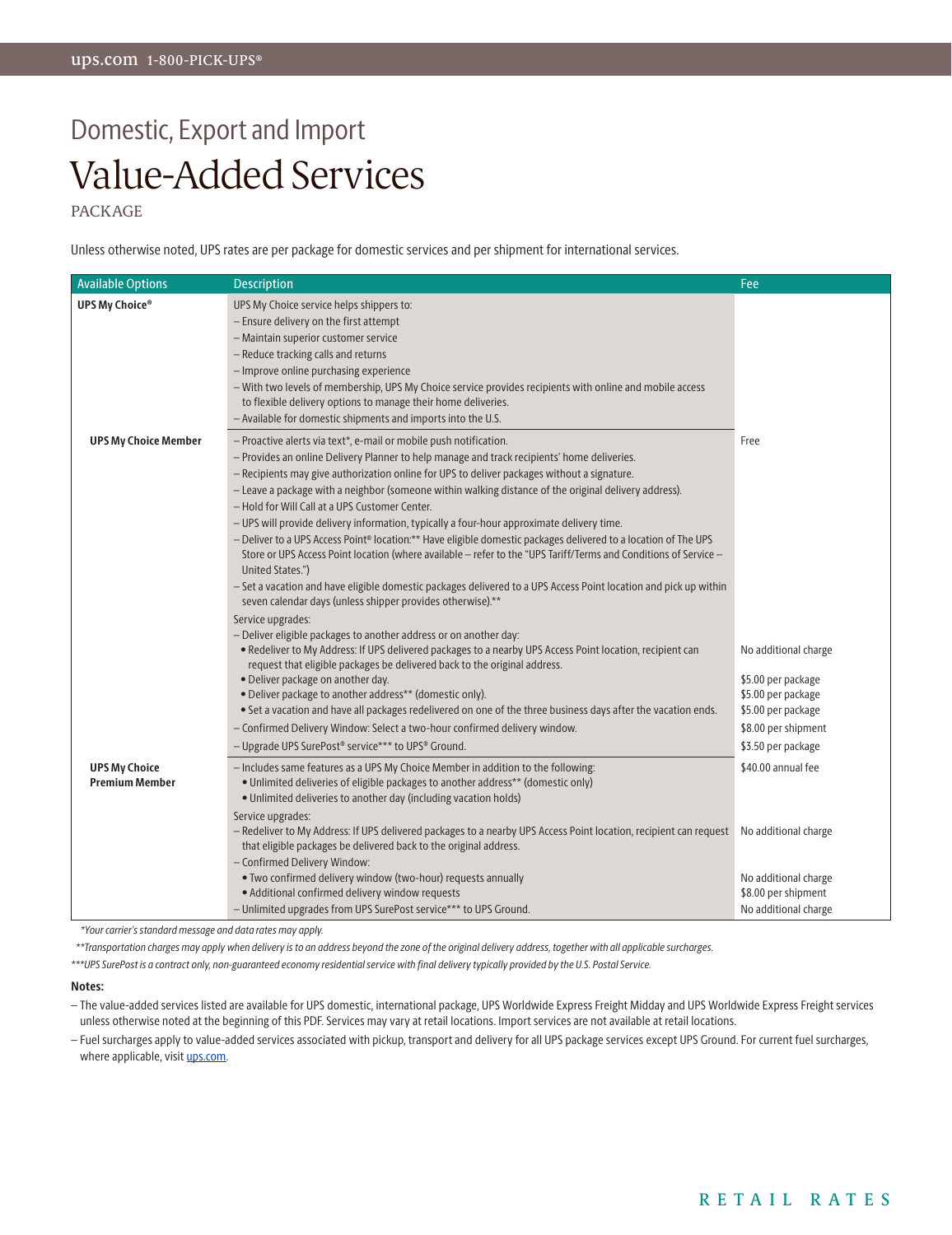PACKAGE

Unless otherwise noted, UPS rates are per package for domestic services and per shipment for international services.

| <b>Available Options Description</b>                        |                                                                                                                                                                                                                                                                                                                                                                                                                                                                                                                                                                                                                                                                                                                                                                                                                                                                                                                                                                                                                                                                                                                                                                                                                                                                  | Fee                                                                                                                                                                                           |
|-------------------------------------------------------------|------------------------------------------------------------------------------------------------------------------------------------------------------------------------------------------------------------------------------------------------------------------------------------------------------------------------------------------------------------------------------------------------------------------------------------------------------------------------------------------------------------------------------------------------------------------------------------------------------------------------------------------------------------------------------------------------------------------------------------------------------------------------------------------------------------------------------------------------------------------------------------------------------------------------------------------------------------------------------------------------------------------------------------------------------------------------------------------------------------------------------------------------------------------------------------------------------------------------------------------------------------------|-----------------------------------------------------------------------------------------------------------------------------------------------------------------------------------------------|
| Non-Resident<br>Importer (NRI)                              | - Applicable when shipping to Canada via UPS Air or UPS® Ground shipments.<br>- A Non-Resident Importer is a shipper in the U.S. who acts as the importer of record to the Canadian government.<br>- An NRI account allows you to pay the duties, taxes and brokerage charges for shipments to Canada, simplifying the experience<br>for your consignee.<br>- Shipper files the Power of Attorney (clearance authorization) with UPS for clearance of goods in Canada and is responsible<br>for the payment of all Canadian duties, taxes and brokerage fees.<br>. UPS will automatically charge all Canadian duties, taxes and brokerage fees to the shipper's NRI brokerage account.<br>- Consignee is not involved in the customs clearance process.<br>- Shipper undertakes all importing responsibilities as required by Canadian law.<br>- Shipper must maintain records on all importation into Canada for a period of time prescribed by the Canadian government<br>(for U.S. NRI account holders, that period is six years).<br>- NRI option can be utilized on UPS Air or UPS Ground shipments.<br>- Contact your UPS representative if you would like to set up an NRI account.                                                                       | No charge                                                                                                                                                                                     |
| <b>UPS On-Call</b><br>Pickup <sup>®</sup>                   | - With one pickup request, UPS will pick up all of your packages - Air, International or UPS 3 Day Select® and Ground services<br>at your office or home.<br>- Schedule a same-day or future-day pickup via ups.com or by calling 1-800-PICK-UPS® (1-800-742-5877).<br>- At ups.com, send an e-mail confirmation of your pickup request to multiple addresses, modify your pickup request, or cancel<br>the request.<br>- Fees are applied per pickup request regardless of the number of packages being picked up.<br>UPS Worldwide Express Freight® Midday and UPS Worldwide Express Freight®<br>- Pickup or drop-off must be scheduled for each UPS Worldwide Express Freight Midday and UPS Worldwide Express Freight ship-<br>ment via WorldShip® shipping system or UPS CampusShip® shipping systems, ups.com shipping, a UPS Ready® solution,<br>UPS® Developer Kit, ups.com or by calling 1-800-782-7892.<br>- UPS Worldwide Express Freight Midday and UPS Worldwide Express Freight pickups cannot be combined with Air, International<br>or UPS 3 Day Select services package pickup.                                                                                                                                                                 | Package<br>- Same-Day Pickup: \$6.90<br>- Future-Day Pickup: \$5.80<br>- Residential and area surcharges<br>may apply<br><b>UPS Worldwide Express Freight</b><br><b>Services</b><br>No charge |
| <b>Proof of Delivery</b><br>(P.O.D.)                        | - Proof of Delivery of a shipment can be requested after the shipment has been delivered by calling 1-800-PICK-UPS® (1-800-742-5877).<br>- Proof of Delivery includes the time of delivery, full delivery address and the name and signature of the person who accepted your<br>shipment, if available.<br>- Information can be provided via e-mail, fax or mail and is subject to a charge which will be assessed to the shipper.<br>- Similar information is available for no charge when you track your shipment at ups.com.                                                                                                                                                                                                                                                                                                                                                                                                                                                                                                                                                                                                                                                                                                                                  | \$5.00 per package                                                                                                                                                                            |
| <b>Saturday Delivery</b>                                    | - For time-critical shipments, UPS offers the convenience of Saturday Delivery in certain areas.<br>- Available in select locations for UPS Next Day Air® Early shipments.<br>- UPS Next Day Air Early shipments are typically guaranteed one hour later than the guaranteed weekday delivery time to many<br>UPS Next Day Air Early destinations.<br>- UPS Next Day Air® shipments are typically guaranteed an hour and a half later than the guaranteed weekday delivery time.<br>- UPS 2nd Day Air® shipments are guaranteed by end of day.<br>- Each package or pallet should bear a Saturday Delivery sticker (not required for UPS 3 Day Select <sup>®</sup> , UPS Ground, UPS Ground with<br>Freight Pricing, UPS® Standard from Canada, and UPS® Standard from Mexico services).<br>- Availability of Saturday Delivery may vary based on location of delivery address. Refer to ups.com for delivery areas.<br>- Saturday Delivery is available only in select areas for UPS 3 Day Select, UPS Ground, UPS Ground with Freight Pricing, UPS Standard from<br>Canada, and UPS Standard from Mexico services.<br>- Available to/from select locations for UPS Worldwide Express Plus®, UPS Worldwide Express NA1® and UPS Worldwide Express® services.    | <b>UPS Air and International</b><br><b>Services</b><br>\$16.00<br><b>UPS Worldwide Express Freight</b><br>\$200.00                                                                            |
| <b>Ship to a UPS Access</b><br>Point <sup>®</sup> Location* | <b>Ship to a UPS Access Point Location Service:</b><br>- Available to all shippers with a valid UPS small package account number.<br>- Available with all UPS small package shipping services** and most value-added services.<br>- Shippers can integrate a UPS Locator into their e-commerce platforms, allowing their customers to select the UPS Access Point<br>delivery location that is most convenient for them.<br>- Only shippers with an approved UPS agreement for transportation of wine may ship wine to a UPS Access Point location,<br>subject to limitations set forth at https://www.ups.com/wine.<br>- For more information, go to: https://www.ups.com/media/en/ShiptoaUPSAccessPointlocation US EN.pdf.<br>Additional Service Options for Ship to a UPS Access Point location:<br>- Deliver to Addressee Only - For added security, the shipment may only be picked up by the person identified on the shipping label<br>(pickup by any third party is not permitted).<br>- Package Release Code - For combined flexibility and security, enter a four- to six-digit numerical code when preparing a shipment<br>and provide the code to the person you want to pick it up. The code is known only to you and the person you provide it to. | <b>Ship to a UPS Access Point</b><br><b>Location Service</b><br>\$1.50 per package<br><b>Deliver to Addressee Only</b><br>\$4.90 per package<br>Package Release Code<br>No additional charge  |

*\*For more information and restrictions on UPS Access Point Location, see Pickup and Drop-off Availability in the Rate and Service Guide or visi[t ups.com.](http://www.ups.com)*

*\*\*Not available for UPS Worldwide Express Freight Services.*

#### **Notes:**

– The value-added services listed are available for UPS domestic, international package, UPS Worldwide Express Freight Midday and UPS Worldwide Express Freight services unless otherwise noted at the beginning of this PDF. Services may vary at retail locations. Import services are not available at retail locations.

– Fuel surcharges apply to value-added services associated with pickup, transport and delivery for all UPS package services except UPS Ground. For current fuel surcharges, where applicable, visit [ups.com.](http://www.ups.com)

#### R E T A I L R A T E S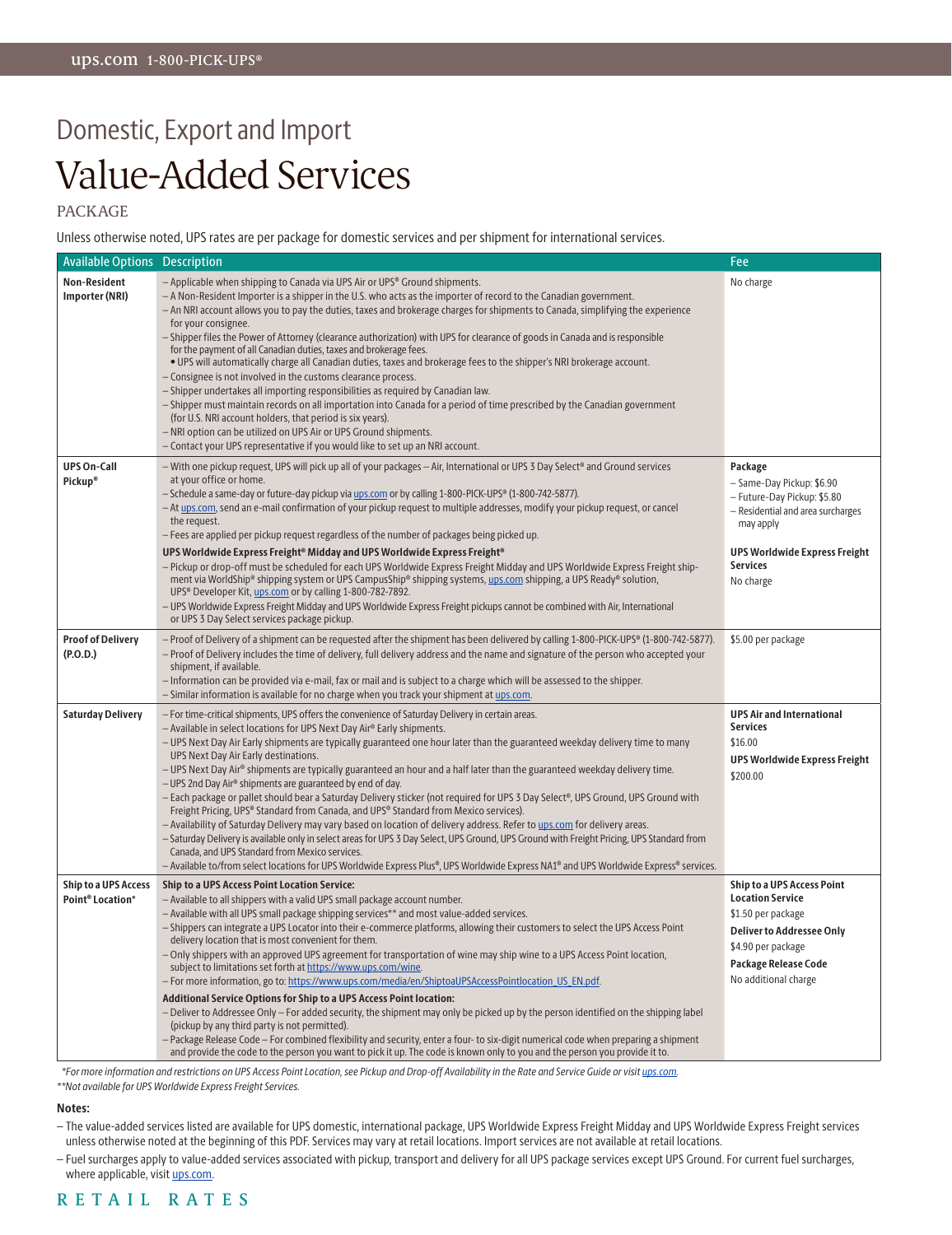UPS RETURNS® FOR PACKAGE

| <b>Available Options</b>                 | Fee                                                                                                                                                                                                                                                                                                                                                                                                                                                                                                                                                         |                                                                      |
|------------------------------------------|-------------------------------------------------------------------------------------------------------------------------------------------------------------------------------------------------------------------------------------------------------------------------------------------------------------------------------------------------------------------------------------------------------------------------------------------------------------------------------------------------------------------------------------------------------------|----------------------------------------------------------------------|
| <b>STANDARD RETURNS SOLUTIONS</b>        |                                                                                                                                                                                                                                                                                                                                                                                                                                                                                                                                                             |                                                                      |
| <b>UPS Authorized</b><br>Return Service® | - UPS preprints these return labels and provides to you for distribution.<br>Contractual service<br>- You may include these return labels within an outbound shipment or distribute the label separately.<br>- For domestic return shipments only.                                                                                                                                                                                                                                                                                                          |                                                                      |
| <b>UPS Mail Innovations®</b><br>Returns* | - Return packages through the United States Postal Service®.<br>- Features include easy-to-use label, thousands of drop off locations and detailed tracking through ups.com.                                                                                                                                                                                                                                                                                                                                                                                | Contractual service                                                  |
| <b>Electronic Return Label</b>           | UPS electronically provides a return label to your customer through a variety of formats, including e-mail,<br>tracking number and mobile code.<br>- Request that UPS transmit a return label to your customer.<br>- Pre-authorize returns shipments of packages that meet parameters agreed upon by UPS and the shipper.<br>Once a consignee obtains a return label, the shipper will be responsible for payment of charges regardless<br>of when the package is tendered.                                                                                 | \$1.00 per label                                                     |
| <b>Print and Mail Return Label</b>       | - UPS prints the return label upon your request and sends it to your customer, via First-Class Mail®, who then<br>applies the label to the package.                                                                                                                                                                                                                                                                                                                                                                                                         | \$2.25 per label                                                     |
| <b>Print Return Label</b>                | - You print the return label and include it in an outbound shipment or distribute separately<br>to your customer, who then applies the label to the package.                                                                                                                                                                                                                                                                                                                                                                                                | \$1.00 per label                                                     |
| <b>PREMIUM RETURNS SOLUTIONS</b>         |                                                                                                                                                                                                                                                                                                                                                                                                                                                                                                                                                             |                                                                      |
| 1 UPS Pickup Attempt Label               | - UPS delivers a return shipping label to your customer and collects the item for return. If the package cannot<br>be picked up on the first attempt, UPS will leave the return label at the pickup location.                                                                                                                                                                                                                                                                                                                                               | \$6.00 per label                                                     |
| 3 UPS Pickup Attempts Label              | - UPS delivers a return shipping label to your customer and collects the item for return. If the package cannot<br>be picked up on the first attempt, UPS will only make two more pickup attempts over the next two<br>business days.                                                                                                                                                                                                                                                                                                                       | \$8.20 per label                                                     |
| <b>UPS Returns® Exchange</b>             | - UPS delivers a replacement item and picks up a like item for return during the same visit.<br>- The new item is unpacked by the driver and customer; then using the delivery packaging, the old item<br>is repacked for return to the shipper.<br>- Replacement item won't be delivered until consignee provides the item for return to the driver.<br>- Voice, text and e-mail notifications are available to notify your customer of the upcoming exchange.<br>- The outbound and return package tracking numbers are linked for round-trip visibility. | Contractual service<br>\$15.00 (or local equivalent)<br>per exchange |
| <b>CUSTOM RETURNS SOLUTIONS</b>          |                                                                                                                                                                                                                                                                                                                                                                                                                                                                                                                                                             |                                                                      |
| <b>Customized Returns</b>                | - UPS can customize existing returns capabilities to address a customer's specific returns needs.                                                                                                                                                                                                                                                                                                                                                                                                                                                           | Contractual service                                                  |
| <b>Returns and The UPS Store</b>         | - The UPS Store provides product return and exchange programs that can be tailored to large customer<br>returns needs, and that leverages The UPS Store retail network of nearly 4,600 locations to improve your<br>client's returns experience.                                                                                                                                                                                                                                                                                                            | Contractual service                                                  |

#### GENERAL INFORMATION REGARDING UPS RETURNS SERVICES

- Return packages must be UPS-compatible, conforming to UPS packaging guidelines and fall within UPS size and weight limits.
- Shipments containing certain items including, but not limited to, Hazardous Materials or Dangerous Goods requiring shipping papers are not allowed in UPS Returns Services.
- Transportation charges for return packages are billed after the package enters the UPS system.
- UPS Returns Print and Mail Label, 1 UPS Pickup Attempt Label, 3 UPS Pickup Attempts Label and UPS Returns Exchange accessorial fees are billed at the time of request. UPS Returns
- Print Return Label and Electronic Return Label fees are billed after the package enters the UPS system.
- UPS Automated Shipping Systems will allow you to produce a commercial invoice along with the label for international returns shipments.
- UPS Returns Services facilitate the pickup of return shipments and their delivery in over 145 countries and territories. Specific details may vary by country.
- The exporter will be responsible for meeting export/import documentation requirements, regardless of who processes a shipment.
- Regulations and requirements for documentation for individual commodities vary from country to country. See Export and Import rules on [ups.com f](http://www.ups.com)or country-specific rules.
- Refer to the "UPS Tariff/Terms and Conditions of Service United States" for limits on actual and declared value for UPS Returns Services shipments.

– UPS provides third-country returns (where the international shipment is to be returned to a country other than the exporter's or processing party's country) only as a contractual service.

*\*Provided by UPS Mail Innovations. For more information, visi[t ups.com/mireturns.](http://www.ups.com/mireturns)*

#### **Notes:**

- The value-added services listed are available for UPS domestic, international package, UPS Worldwide Express Freight Midday and UPS Worldwide Express Freight services unless otherwise noted at the beginning of this PDF. Services may vary at retail locations. Import services are not available at retail locations.
- Fuel surcharges apply to value-added services associated with pickup, transport and delivery for all UPS package services except UPS® Ground. For current fuel surcharges, where applicable, visit [ups.com.](http://www.ups.com)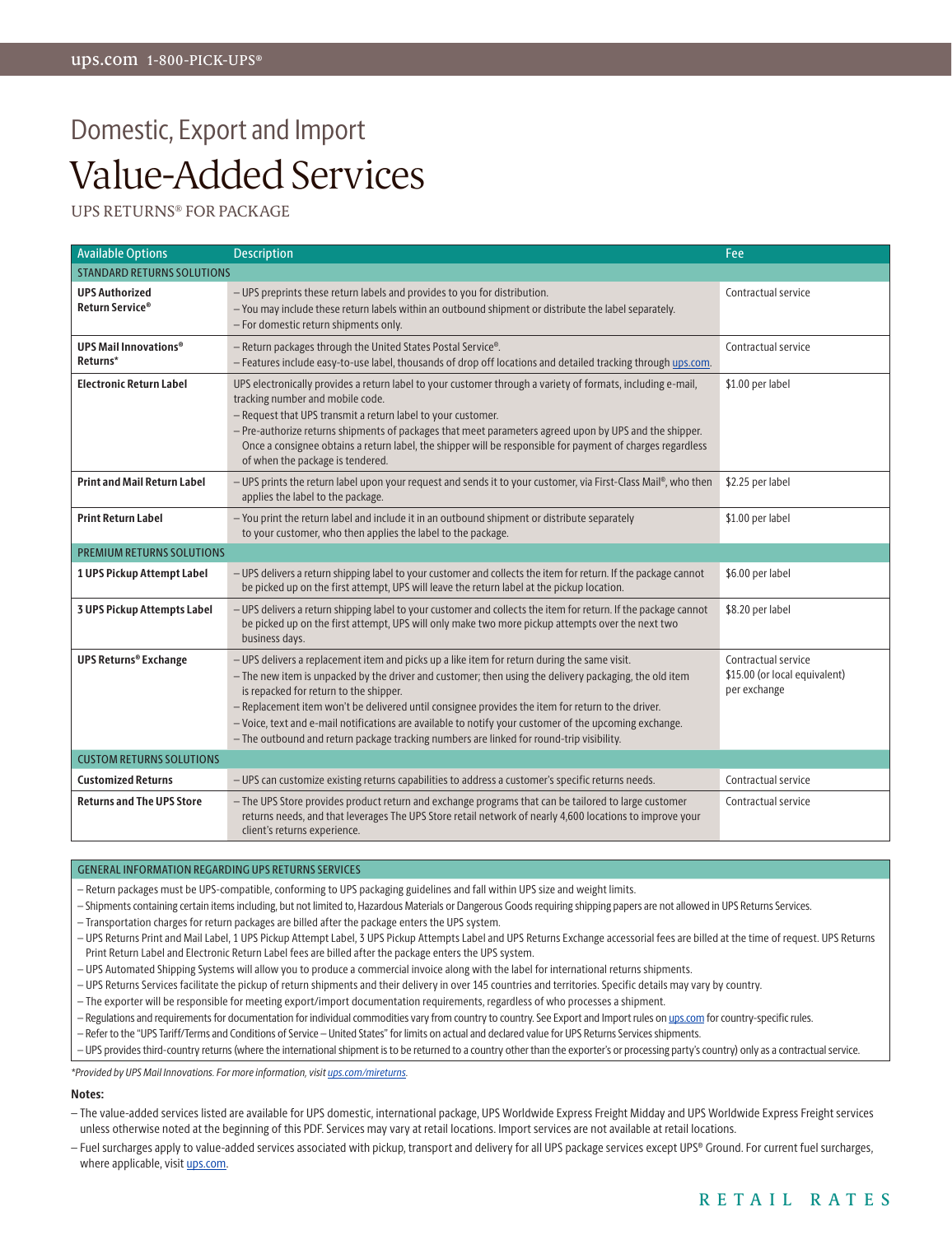PACKAGE

Unless otherwise noted, UPS rates are per package for domestic services and per shipment for international services.

| <b>Available Options</b>              | <b>Description</b>                                                                                                                                                                                                                                                                                                                                                                                                                                                                                                                                                                                                                                                                                                                                                                               | Fee                                                                                                                                                               |
|---------------------------------------|--------------------------------------------------------------------------------------------------------------------------------------------------------------------------------------------------------------------------------------------------------------------------------------------------------------------------------------------------------------------------------------------------------------------------------------------------------------------------------------------------------------------------------------------------------------------------------------------------------------------------------------------------------------------------------------------------------------------------------------------------------------------------------------------------|-------------------------------------------------------------------------------------------------------------------------------------------------------------------|
| Saturday Air<br><b>Processing Fee</b> | - Formerly referred to as Saturday Pickup.<br>$-$ UPS Next Day Air® packages will be delivered the next business day, and UPS 2nd Day Air® packages will<br>be delivered within two business days.<br>- Available in select locations for UPS Next Day Air® Early shipments.<br>- Includes UPS Air Services and UPS Hundredweight Service Air Services packages tendered to UPS on Saturday,<br>including packages dropped off at retail locations.<br>- If a Saturday pickup is scheduled but nothing is shipped, the Saturday Air Processing Fee will be assessed.<br>- Additional pickup fees will apply for UPS On-Call Pickup® service.                                                                                                                                                     | \$16.00                                                                                                                                                           |
| <b>Saturday Stop Charge</b>           | $-$ Saturday pickup is available for UPS 3 Day Select <sup>®</sup> , UPS <sup>®</sup> Ground and UPS Ground with Freight Pricing services<br>in Saturday Ground Service Territories.<br>- A Saturday Stop Charge that varies depending on the pickup service selected will apply any time a pickup<br>is requested in addition to any applicable Saturday Air Processing Fee(s).<br>- In Saturday Ground Service Territories, if a Saturday pickup is scheduled but nothing is shipped, the Saturday<br>Stop Charge will be assessed (in lieu of the Saturday Air Processing Fee).                                                                                                                                                                                                               |                                                                                                                                                                   |
| <b>UPS Smart Pickup®</b>              | - When you process a shipment using WorldShip® or UPS CampusShip® shipping systems, or ups.com shipping<br>on Saturday, the system automatically notifies a UPS driver to make a UPS Smart Pickup service request.<br>- In Saturday Ground Service Territories, a Saturday Stop Charge - UPS Smart Pickup will apply any time<br>a UPS Smart Pickup request is made for Saturday pickup.                                                                                                                                                                                                                                                                                                                                                                                                         | \$6.00 per stop                                                                                                                                                   |
| <b>Scheduled Pickup</b>               | - A UPS driver automatically stops at your location once each Saturday, as scheduled.<br>- In Saturday Ground Service Territories, a Saturday Stop Charge - Scheduled Pickup will apply any time a Saturday<br>pickup is requested.                                                                                                                                                                                                                                                                                                                                                                                                                                                                                                                                                              | \$9.00 per stop                                                                                                                                                   |
| <b>UPS On-Call Pickup®</b>            | - Schedule a same-day or future-day Saturday pickup via ups.com or by calling 1-800-PICK-UPS® (1-800-742-5877).<br>- In Saturday Ground Service Territories, a Saturday Stop Charge - UPS On-Call Pickup in addition to the<br>applicable UPS On-Call Pickup Charge will apply any time a Saturday pickup is requested.                                                                                                                                                                                                                                                                                                                                                                                                                                                                          | \$3.20 per stop<br>UPS On-Call Pickup Fees will also apply.<br>Refer to UPS On-Call Pickup.                                                                       |
| Scheduled Pickup Options              | - One UPS driver will pick up all of your packages - Air, International, UPS 3 Day Select and Ground Services.<br>That can mean a lower carbon footprint for UPS and you.<br>- Scheduled pickup options are restricted to Monday-Friday pickups. For Saturday options refer to the<br>section above.<br>- For more information, visit ups.com/pickupoptions.<br>- Scheduled pickup options are not available for UPS Worldwide Express Freight® Midday and UPS Worldwide<br>Express Freight® shipments. Pickups for UPS Worldwide Express Freight Midday and UPS Worldwide Express<br>Freight services must be requested via WorldShip shipping system or UPS CampusShip shipping systems,<br>ups.com shipping, a UPS Ready® solution, UPS® Developer Kit, ups.com or by calling 1-800-782-7892. |                                                                                                                                                                   |
| UPS Smart Pickup <sup>®*</sup>        | - Automatically arrange a pickup only when you have packages to ship.<br>- When you process a shipment using WorldShip or UPS CampusShip shipping systems, or ups.com shipping,<br>the system automatically notifies a UPS driver to make a UPS Smart Pickup service request that same day.                                                                                                                                                                                                                                                                                                                                                                                                                                                                                                      | \$12.45 per week                                                                                                                                                  |
| Day-Specific Pickup*                  | - A UPS driver automatically stops at your location Monday through Friday. You decide which days are best<br>for your business.<br>- The weekly service fee will vary based on the number of pickup days selected.                                                                                                                                                                                                                                                                                                                                                                                                                                                                                                                                                                               | Weekly Billing Total:<br>1-2 days 3 days<br>4 days<br>$-$ \$0.00-\$74.99<br>\$12.45<br>\$18.30<br>\$25.00<br>\$12.45<br>$-$ \$75.00 or more<br>\$12.45<br>\$12.50 |
| <b>Daily On-Route Pickup</b>          | - A UPS driver makes a pickup at your location once each business day while making deliveries in your area,<br>even if there are no packages delivered to your location.                                                                                                                                                                                                                                                                                                                                                                                                                                                                                                                                                                                                                         | Weekly Billing Total:<br>$-$ \$0.00-\$74.99<br>\$25.00<br>$-$ \$75.00 or more<br>\$12.50                                                                          |
| Daily Pickup*                         | - A UPS driver automatically stops at your location once each business day, as scheduled.                                                                                                                                                                                                                                                                                                                                                                                                                                                                                                                                                                                                                                                                                                        | Weekly Billing Total:<br>$-$ \$0.00-\$74.99<br>\$27.00<br>- \$75.00 or more<br>\$13.50                                                                            |

*\*Customers who select this Scheduled Pickup option receive one UPS On-Call Pickup request for Air, International or UPS 3 Day Select packages per day at no extra charge for shipments tendered after their Scheduled Pickup time. (For Day-Specific Pickup, the total number of free UPS On-Call Pickup requests for the week will not exceed the number of selected pickup days.)*

**Notes:**

– The value-added services listed are available for UPS domestic, international package, UPS Worldwide Express Freight Midday and UPS Worldwide Express Freight services unless otherwise noted at the beginning of this PDF. Services may vary at retail locations. Import services are not available at retail locations.

– Fuel surcharges apply to value-added services associated with pickup, transport and delivery for all UPS package services except UPS Ground. For current fuel surcharges, where applicable, visit [ups.com.](http://www.ups.com)